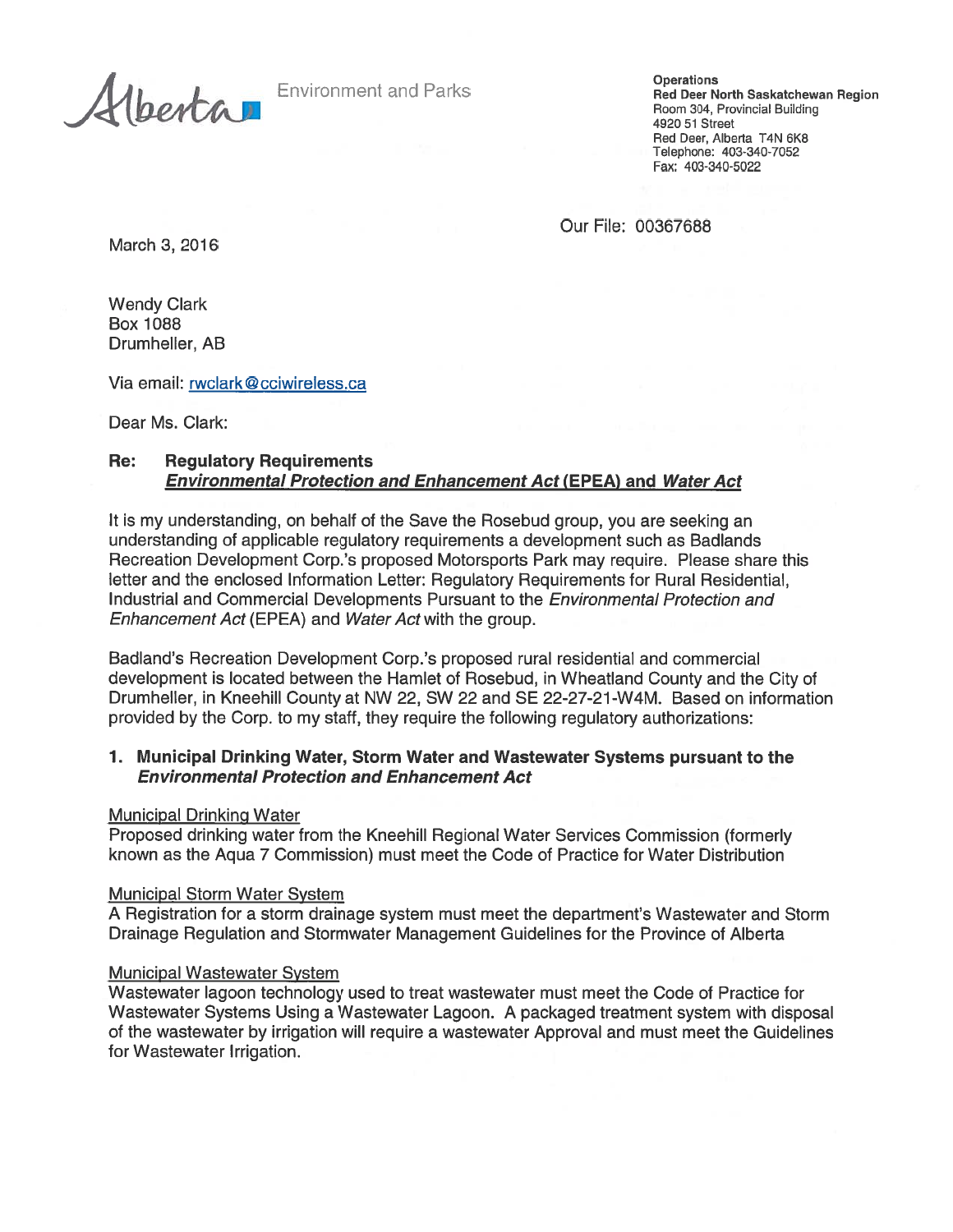### 2. Water Resource Management Activities pursuant to the Water Act

#### Storm Water Management System

The proposed system must meet the Stormwater Management Guidelines for the Province of Alberta and the Water Act Code of Practice for Outfall Structures on Water Bodies. A code notice was received on March 26, 2015 and is valid for one year.

#### Infill 2 wetlands and modify 3 wetlands

A Water Act Approval is required and an application was received on March 18, 2015.

#### Public Notice

The Water Act application to infill and modify wetlands and the *Environmental Protection and* Enhancement Act proposed wastewater treatment system will require joint public notice to be posted in <sup>a</sup> local newspaper(s). Please note, until the public notice is posted, we cannot accep<sup>t</sup> any written statements of concern. Statements of concern must be submitted to the Department within the time period specified in the public notice.

Statements of concern filed regarding Environmental Protection and Enhancement Act and Water Act applications are public records and are accessible by the public. Statements should explain why the filer is directly affected and provide the full name, postal address and legal land location of the filer. Failure to file statements of concerns may affect the right to file <sup>a</sup> notice of appeal with the Environmental Appeals Board.

Environmental Protection and Enhancement Act registrations and Water Act Codes of Practice notices are not subject to public notice.

#### Other Applicable Legislation

The onus is on <sup>a</sup> proponen<sup>t</sup> to ensure compliance with all relevant municipal, provincial and federal legislation before proceeding with <sup>a</sup> development. The municipality is responsible for land use decisions which may include traffic impact studies and noise impact studies.

My staff and I are available to provide further clarity regarding regulatory requirements and to attend meetings. If you have any questions or comments, please contact Mr. Pervez Sunderani, EPEA Team Leader or Angela Fulton, Water Approvals Team Leader, or myself at 403-340-7052.

Sincerely,

Todd Aasen, P.Eng. Approvals Manager

c: Laurie Watt, Director, Municipal Services, Kneehill County (Via email: laurie.watt@kneehillcounty.com) Gerry Melenka, Planning and Development Manager, Wheatland County (Via email: Gerry.melenak@wheatlandcounty.ca) Donn Lovett, Social Media roi (Via email: donn.lovett@gmail.com)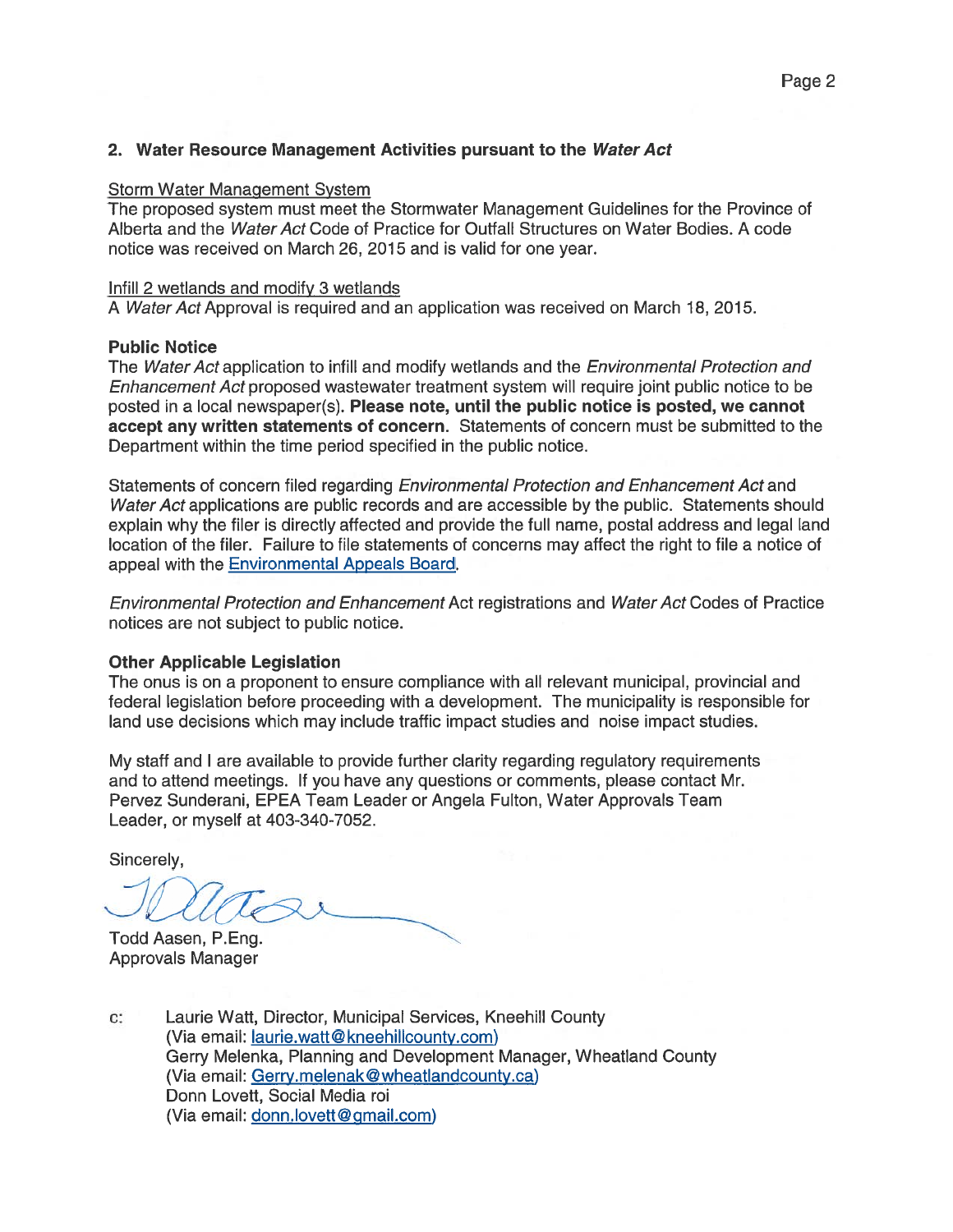J Room 304, Provincial Building <sup>492051</sup> Street

**AI** Environment and Parks **Deerations** Operations Constants Region Red Deer, Alberta T4N 6K8 Telephone: 403-340-7052 Fax: 403-340-5022

## Information Letter Regulatory Requirements for Rural Residential, Industrial and Commercial Developments Pursuant to the Environmental Protection and Enhancement Act (EPEA) and Water Act

## Purpose

To improve public knowledge of the regulatory instruments and processes of the Water Act and the Environmental Protection and Enhancement Act for proposed rural residential, industrial and commercial developments. This document identifies two of the department's primary legislation and primary requirements applicable to (1) environmental protection and (2) water resource management.

# Environmental Protection and Enhancement Act (EPEA)

Developments may require an authorization under the *Environmental Protection and Enhancement* Act for the construction and operation of drinking water, storm water and wastewater systems. Design reports and drawings require the stamp and signature of <sup>a</sup> professional registered with the Association of Professional Engineers and Geoscientists of Alberta (APEGA) and with the Permit to Practice number.

General information can be found on the department's webpages:

- •Municipal Wastewater and Storm Water Management Program
- •Drinking Water and Wastewater Facility Approvals and Registration Process

## Municipal Drinking Water

If groundwater is the drinking water source, it must meet the EPEA Code of Practice for Waterworks Systems Using High Quality Groundwater and the EPEA Code of Practice for <sup>a</sup> Waterworks System Consisting Solely of <sup>a</sup> Water Distribution System

If potable water from an existing Municipal Potable Water Supply is the drinking water source, then the system must meet the EPEA Code of Practice for <sup>a</sup> Waterworks System Consisting Solely of <sup>a</sup> Water Distribution System.

## Municipal Stormwater System

The department's EPEA Wastewater and Storm Drainage Regulation and Stormwater Management Guidelines for the Province of Alberta must be met and either <sup>a</sup> Letter of Authorization or Registration for <sup>a</sup> Storm Drainage System may be issued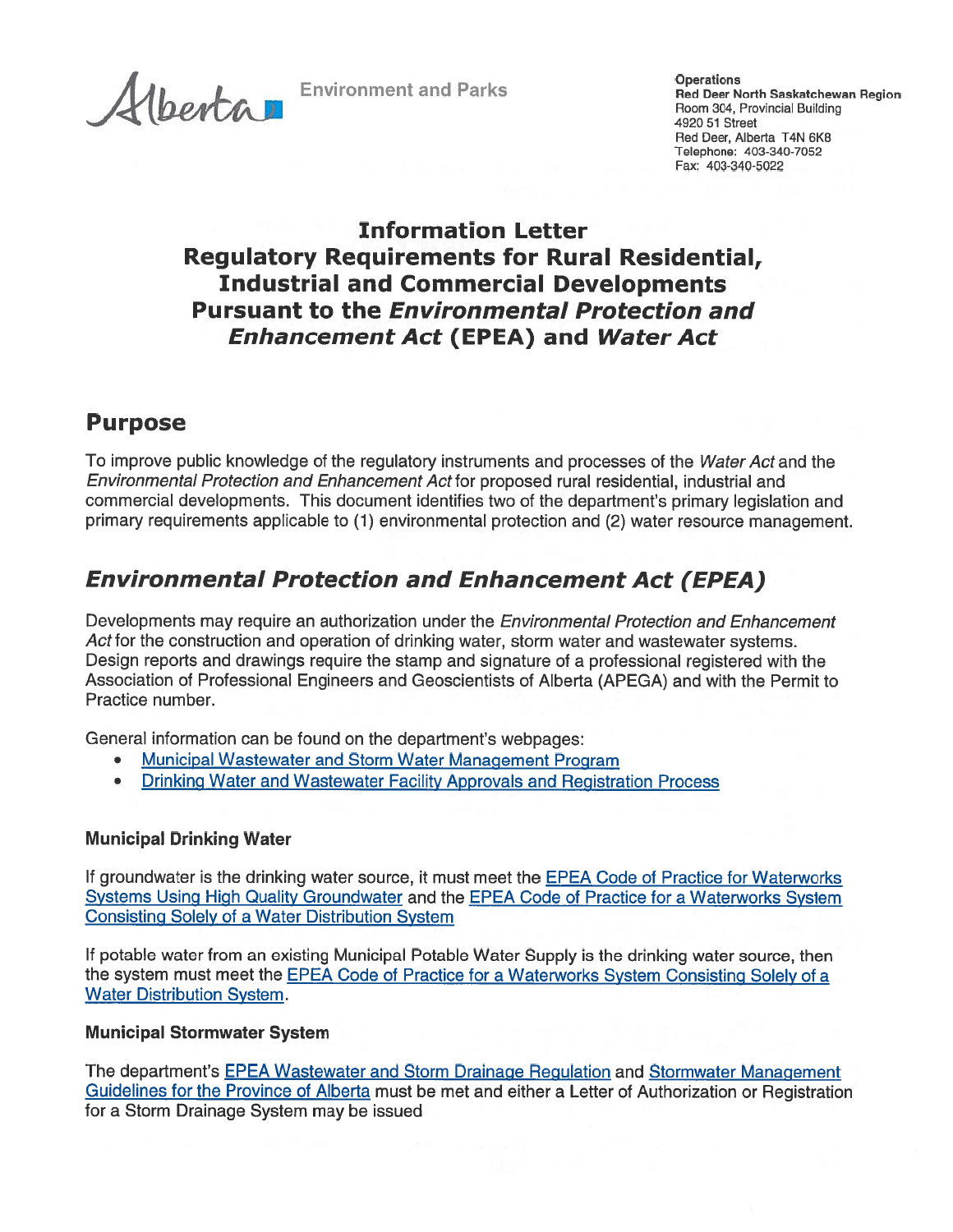## Municipal Wastewater

Wastewater lagoon technology used to treat wastewater must meet the EPEA Code of Practice for Wastewater Systems Using <sup>a</sup> Wastewater Lagoon

Packaged treatment systems with disposal of the wastewater by irrigation require <sup>a</sup> wastewater Approval and must meet our EPEA Guidelines for Municipal Wastewater Irrigation

## Municipal Sanitary Waste

Municipal sanitary waste must be handled by landfill, in accordance with the **EPEA Activities** Designation Regulation and must meet our EPEA Standards for Landfills in Alberta

## Water Act

Water Act Approvals and Licences are required for activity which impacts water bodies including aquifers, rivers, streams lakes, and wetlands.

General information can be found on the department's webpages:

- •Water Management Activity Guidelines and Fact Sheets
- Water Act forms

Proposed development within <sup>a</sup> floodplain may cause significant increases in flood water levels and lead to increased impacts on users located in the floodplain. Hydrologic and hydraulic studies carried out by <sup>a</sup> qualified professional may be required.

The department's Stepping Back from the Water Guide provides beneficial managemen<sup>t</sup> practices for new development near water bodies to assist in minimizing the impacts and risks associated with development near water bodies and conserving riparian areas adjacent to rivers, streams, lakes, and wetlands.

Design reports and drawings require the stamp and signature of <sup>a</sup> professional registered with the Association of Professional Engineers and Geoscientists of Alberta (APEGA) and with the Permit to Practice number.

## Drinking Water

If groundwater is the drinking water source, <sup>a</sup> licence may be required and must meet the Water Act Guide to Groundwater Authorization 2011 and the EPEA Code of Practice for Waterworks Systems Using High Quality Groundwater

## Stormwater Management System

The department's Stormwater Management Guidelines for the Province of Alberta must be met by either an Approval and/or the Water Act Code of Practice for Outfall Structures on Water Bodies.

The following two documents provide specific guidance: Policy number 6.0 of Municipal Policies and Procedures Manual April 2001

Standards and Guidelines for Municipal Waterworks, Wastewater and Storm Drainage Systems: Part 5 Stormwater Management Guidelines March 2013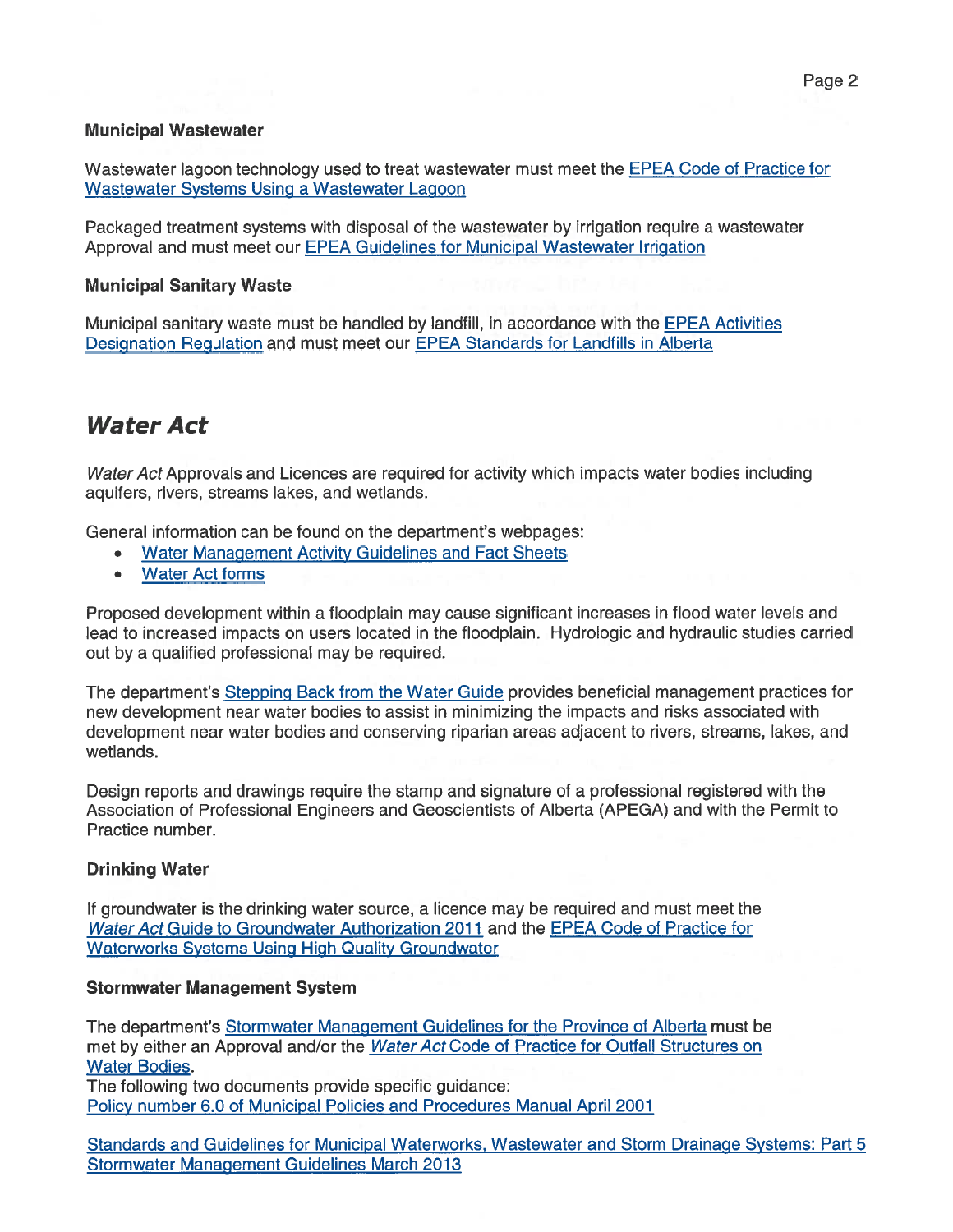### Impacts to Wetlands

The goal of the **Alberta Wetland Policy 2013** is to conserve, restore, protect and manage Alberta's wetlands to sustain the benefits they provide to the environment, society and economy. To achieve this goal, wetlands are managed by avoiding and minimizing adverse effects, and, where necessary, replacing permanen<sup>t</sup> loss of wetland area.

Under the Alberta Wetland Policy Implementation process, <sup>a</sup> proposed activity that may impact <sup>a</sup> wetland consists of three stages:

- 1. Planning and Legislative Alignment
- 2. Wetland Assessment
- 3. Application Submission

Applicable to all three stages are the Wetland Mitigation Hierarchy and the Qualified Wetland Science Practitioner (QWSP) Program.

Activities that may impact <sup>a</sup> wetland, must follow these Directives which are located on our Alberta Wetland Policy Implementation webpage:

- •Wetland Identification and Delineation Directive
- Wetland Assessment and Impact Report Directive
- Wetland Mitigation Directive

## Application Process

The overall application process for both EPEA and the Water Act is:

## 1: Application Submission

The completed and signed application form, together with supporting information is received by the Regulatory Approvals Centre (RAC) (address is on the application form). The application is forwarded to the appropriate district office by RAC. The amount of supporting information required depends on the scale and purpose of the application.

#### 2: Administrative Review

The administrative review verifies that all required information is included with the application. If required information is missing or additional information is needed, the applicant is notified by the appropriate district office and the application process is pu<sup>t</sup> on hold until all required information is received. Water Act licence fees may be required at this step.

#### 3: Public Notice and First Nations Consultation

When required by the department, the applicant will receive instructions to carry out public notice and/or First Nations consultation. The type of public notice and/or First Nations consultation required depends on the scale, location and purpose of the application.

Environmental Protection and Enhancement Act registrations and Water Act Codes of Practice notices are not subject to public notice.